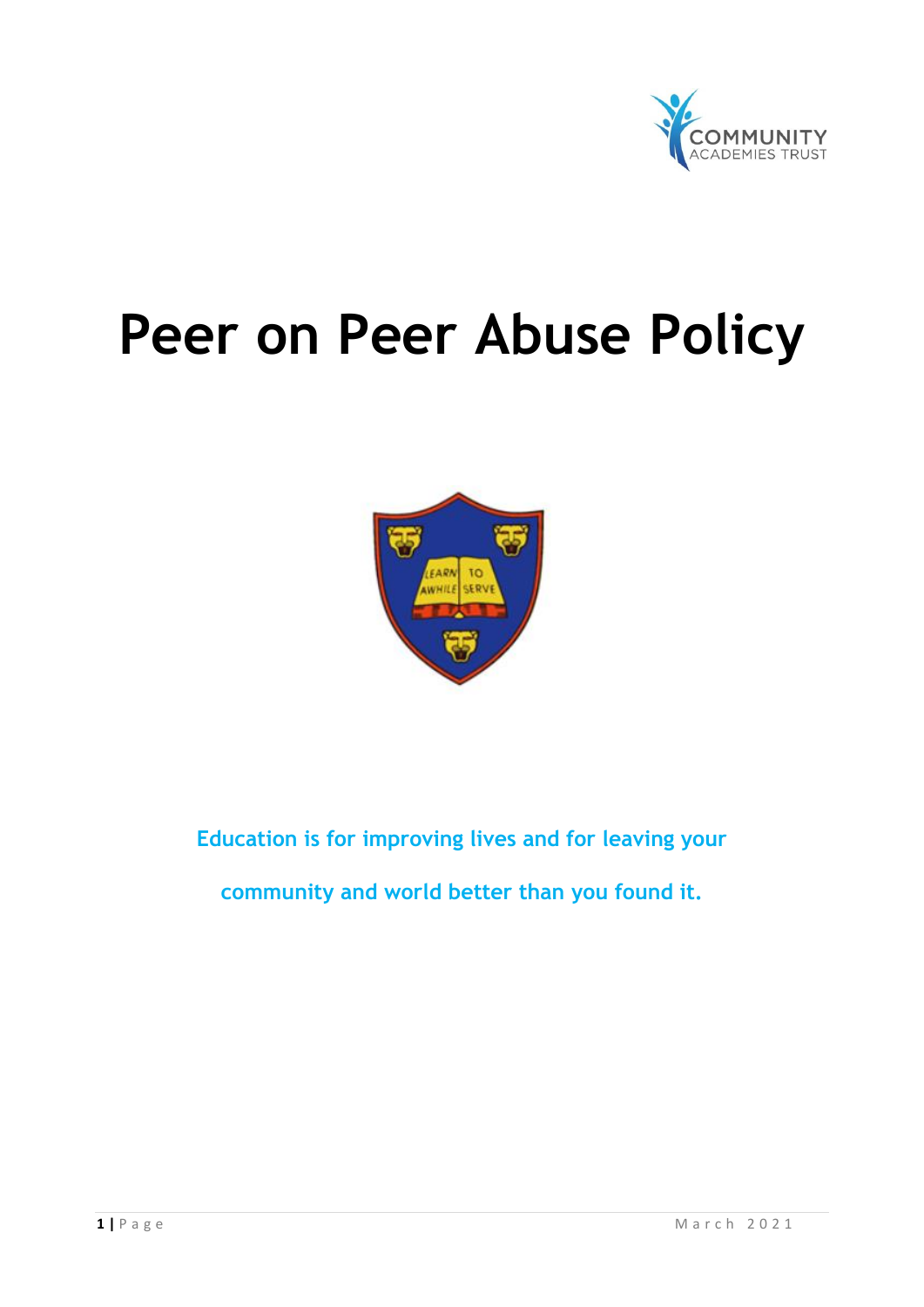## **Introduction**

At Stratford upon Avon Primary our governors, strategic leadership team and all staff are committed to the prevention, early identification, and appropriate management of peer-onpeer abuse both within and beyond the school.

We believe that in order to protect children, all schools should:

- be aware of the nature and level of risk to which their pupils are or may be exposed, and put in place a clear and comprehensive strategy which is tailored to their specific safeguarding context;
- take a whole-school community 'Contextual Safeguarding' approach to preventing and responding to peer-on-peer abuse.

As a school we are committed to:

- tackling peer-on-peer abuse proactively, focusing on:
	- o systems and structures;
	- o prevention;
	- o identification;
	- o response/intervention;
- recognising and responding to the increasing national concern about this issue in order to mitigate harmful attitudes and peer-on-peer abuse in the school setting;
- encouraging parents to hold us to account on this issue, so that if their child is feeling unsafe as a result of the behaviour of any of their peers, they inform the school so that we can ensure that appropriate and prompt action is taken in response.

This policy:

- is the school's overarching policy for any issue that could constitute peer-on-peer abuse. It relates to, and should be read alongside our Child Protection and Safeguarding Policy and any other relevant policies including the behaviour, anti-bullying, online safety and exclusions policies;
- sets out our strategy for preventing and identifying and managing peer-on-peer abuse;
- applies to all members of our school community. It is reviewed biennially and updated in the interim, as required, to ensure that it continually addresses the risks to which pupils are or may be exposed;
- recognises that abuse is abuse and should never be passed off as 'banter', 'just having a laugh', or 'part of growing up';
- is compliant with the latest statutory guidance on peer- on-peer abuse as set out in Keeping Children Safe in Education;
- does not use the term 'victim' and/or 'perpetrator'. This is because our school takes a safeguarding approach to all individuals involved in concerns or allegations about peeron-peer abuse, recognising that many children who present with harmful behaviour towards others, in the context of peer-on-peer abuse, are themselves vulnerable and may have been victimised themselves prior to their abuse of peers;
- should, if relevant, be read in conjunction with the DfE's advice on Sexual Violence and Sexual Harassment Between Children in Schools and Colleges (DfE - May 2018), and any other advice and guidance referred to within it;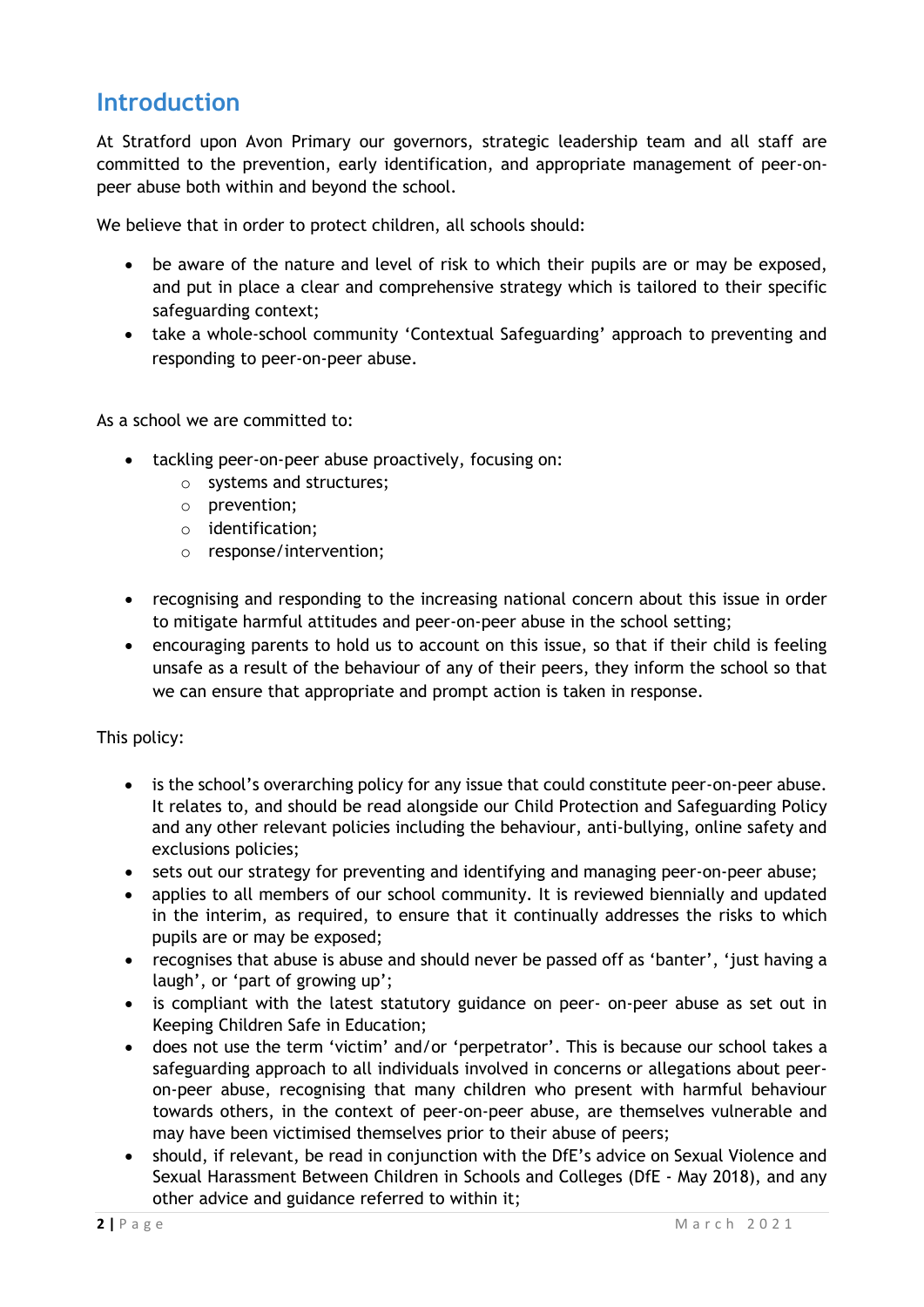• should be read in conjunction with the Local Safeguarding Partnership's Safeguarding Policy and Procedures, and any relevant Practice Guidance issued by it.

## **Understanding peer-on-peer abuse**

Peer-on-peer abuse is any form of physical, sexual, emotional and financial abuse and coercive control, exercised between children, and within children's relationships (both intimate and nonintimate), friendships and wider peer associations.

Peer-on-peer abuse can take various forms, including (but not limited to):

- serious bullying (including cyber-bullying) and physical abuse
- relationship abuse
- domestic violence and abuse
- child sexual exploitation
- youth and serious youth violence, including sexual violence
- harmful sexual behaviour
- sexual harassment including sexual comments and 'jokes'
- Upskirting which typically involves taking a picture under a person's clothing without them knowing, with the intention of viewing their genitals or buttocks to obtain sexual gratification, or cause the victim humiliation, distress or alarm
- the distribution of youth involved sexual imagery or 'sexting'
- prejudice based abuse and violence, including gender-based violence.
- initiation/hazing-type violence and rituals

## **What is Contextual Safeguarding?**

All staff should consider the context within which incidents/behaviours occur. This is known as 'contextual safeguarding', which simply means assessments of children should consider whether wider environmental factors are present in a child's life that pose a threat to their safety or well being.

This policy:

- (a) encapsulates a contextual safeguarding approach, which is about changing the way that professionals approach child protection when risks occur outside of the family.
- (b) adopts a whole-school community Contextual Safeguarding approach, which means:
	- being aware of the impact that these wider social contexts may be having on pupils;
	- creating a safe culture in the school by implementing policies and procedures that address peer-on-peer abuse, promoting healthy relationships and attitudes to gender/sexuality, hotspot-mapping to identify risky areas in school and training on potential bias and stereotyped assumptions;
	- being alert to and monitoring changes in pupils' behaviour and/or attendance;
	- contributing to local child protection agendas by, for example, challenging poor threshold decisions and referring concerns about contexts to relevant local agencies.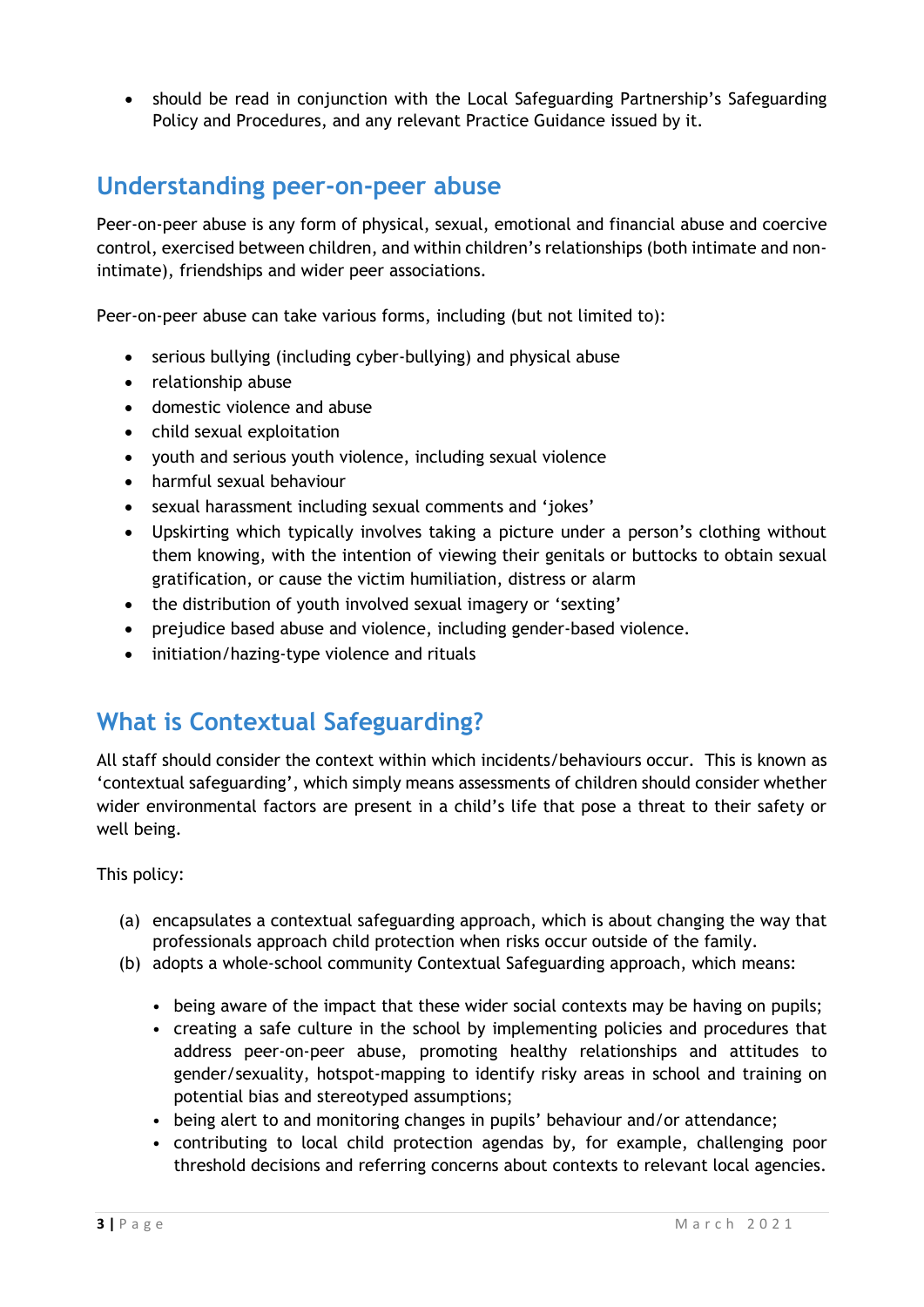#### **How prevalent is peer-on-peer abuse?**

Research suggests that peer-on-peer abuse is one of the most common forms of abuse affecting children in the UK. In 2015, more than four in ten teenage schoolgirls aged between 13 and 17 in England had experienced sexual coercion, while two thirds of contact sexual abuse experienced by children aged 17 or under was committed by someone who was also aged 17 or under.

#### **Sexual behaviours**

The following continuum model<sup>1</sup> demonstrates the range of sexual behaviours presented by children, which may be helpful when seeking to understand a pupil's sexual behaviour and deciding how to respond to it.

| Normal                                                                                                                       | Inappropriate                                                                                                                                                                                                              | Problematic                                                                                                                                                                                                                                                                     | Abusive                                                                                                                                                                                                                                                         | Violent                                                                                                                                                                                                          |
|------------------------------------------------------------------------------------------------------------------------------|----------------------------------------------------------------------------------------------------------------------------------------------------------------------------------------------------------------------------|---------------------------------------------------------------------------------------------------------------------------------------------------------------------------------------------------------------------------------------------------------------------------------|-----------------------------------------------------------------------------------------------------------------------------------------------------------------------------------------------------------------------------------------------------------------|------------------------------------------------------------------------------------------------------------------------------------------------------------------------------------------------------------------|
| • Developmentally<br>expected<br>• Socially acceptable<br>• Consensual, mutual,<br>reciprocal<br>• Shared decision<br>making | • Single instances<br>of inappropriate<br>sexual behaviour<br>• Socially acceptable<br>behaviour within<br>peer group<br>• Context for<br>behaviour may be<br>inappropriate<br>• Generally<br>consensual and<br>reciprocal | • Problematic<br>and concerning<br>behaviour<br>• Developmentally<br>unusual and socially<br>unexpected<br>• No overt elements of<br>victimisation<br>• Consent issues may<br>be unclear<br>• May lack reciprocity<br>or equal power<br>• May include levels of<br>compulsivity | • Victimising intent<br>or outcome<br>• Includes misuse<br>of power<br>• Coercion and<br>force to ensure<br>compliance<br>• Intrusive<br>• Informed consent<br>lacking or not able<br>to be freely given<br>• May include<br>elements of<br>expressive violence | • Physically violent<br>sexual abuse<br>• Highly intrusive<br>• Instrumental<br>violence which is<br>psychologically<br>and/or sexually<br>arousing to the child<br>responsible for the<br>behaviour<br>• Sadism |

This continuum relates exclusively to sexual behaviours and is not exhaustive. The Brook Sexual Behaviours Traffic Light Tool<sup>2</sup> can also help professionals working with children to distinguish between three levels of sexual behaviour – green, amber and red, and to respond according to the level of concern.

# **How can a child who is being abused by peers be identified?**

All staff should be alert to the well-being of pupils and to signs of abuse, and should engage with these signs, as appropriate, to determine whether they are caused by peer-on-peer abuse.

 $\overline{a}$ <sup>1</sup> Professor Simon Hackett's harmful sexual behaviour framework, 2019, p 15: https://learning.nspcc.org.uk/researchresources/2019/harmful-sexualbehaviour-framework/

<sup>2</sup> <https://www.brook.org.uk/your-life/courses/traffic-light-tool/>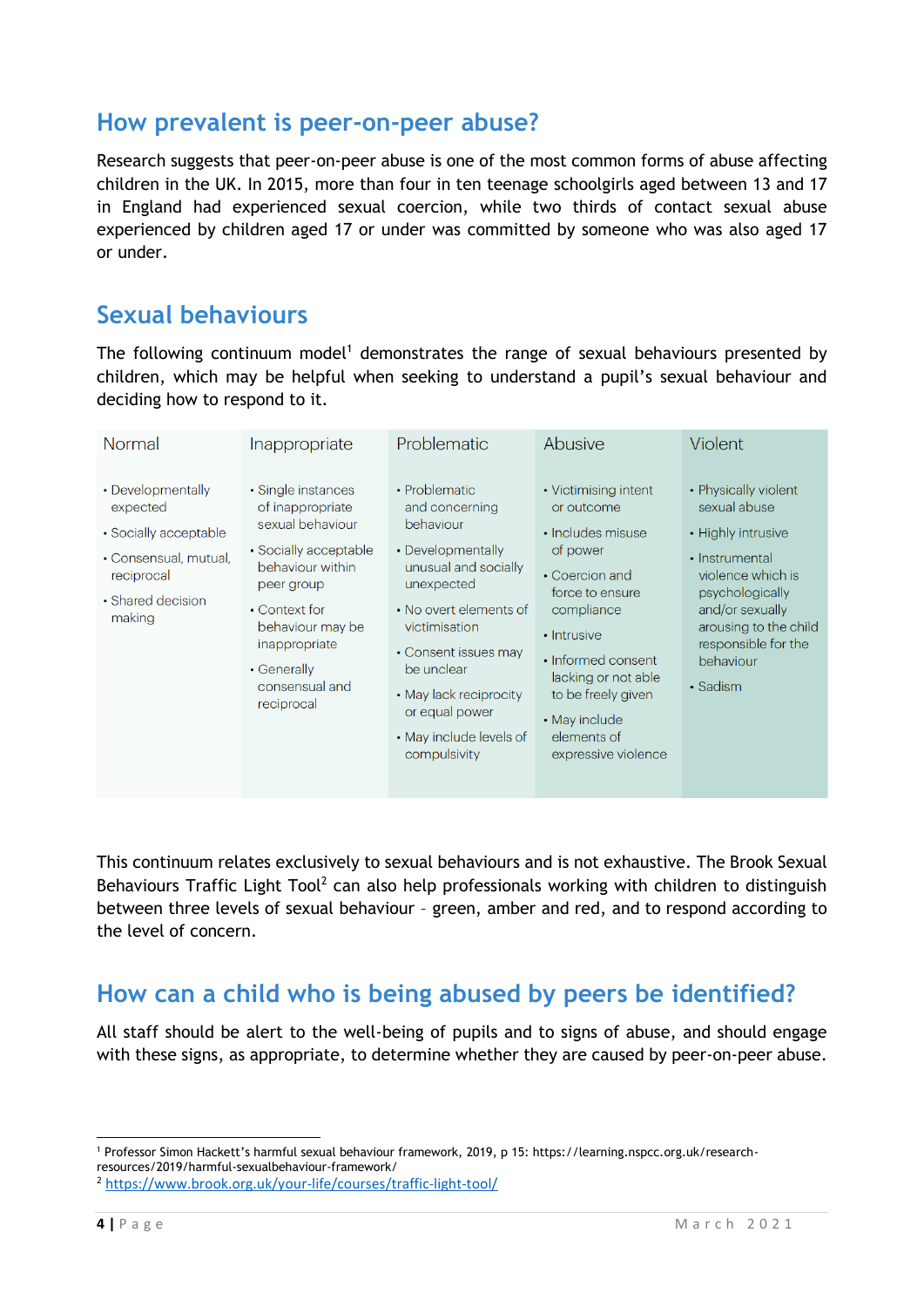However, staff should be mindful of the fact that the ways in which children will disclose or present with behaviours will differ as a result of their experiences.

Things to look out for in victims of peer-on-peer abuse:

- Regularly feeling sick or unwell in the morning;
- Reluctance to make the journey to and from school;
- Money or possessions going missing;
- Clothes or school bag torn;
- Wanting extra pocket money for no particular reason;
- Unexplained cuts and bruises;
- Taking different routes to school;
- Unexplained behaviour changes, e.g. moody, bad tempered, tearful;
- Unhappiness;
- Nightmares;
- Not wanting to leave the house;
- Reluctance to talk openly about school friends and playtimes.

The school's safeguarding team should regularly review behaviour incident logs which can help to identify any changes in behaviour and/or concerning patterns or trends at an early stage.

If a parent thinks their child may be the victim of peer-on-peer abuse, they should contact the school as soon as possible to report the issues through the appropriate channels. Sometimes children do not report the issues to anyone in school.

## **Are some children particularly vulnerable to abusing or being abused by their peers?**

Any child can be vulnerable to peer-on-peer abuse due to the strength of peer influence and staff should be alert to signs of such abuse amongst all children. Situational factors can increase a child's vulnerability to abuse by their peers. For example, an image of a child could be shared, following which they could become more vulnerable to peer-on-peer abuse due to how others now perceive them, regardless of any characteristics which may be inherent in them and/or their family.

Peer group dynamics can also play an important role in determining a child's vulnerability to such abuse. For example, children who are more likely to follow others and/or who are socially isolated from their peers may be more vulnerable to peer-on-peer abuse. Children who are questioning or exploring their sexuality may also be particularly vulnerable to such abuse.

Research suggests that:

- peer-on-peer abuse may affect boys differently from girls, which may result from societal norms rather than biological make-up. Barriers to disclosure will also be different.
- children with Special Educational Needs and/or Disabilities (SEND) are three times more likely to be abused than their peers without SEND, and additional barriers can sometimes exist when recognising abuse in children with SEND. These can include: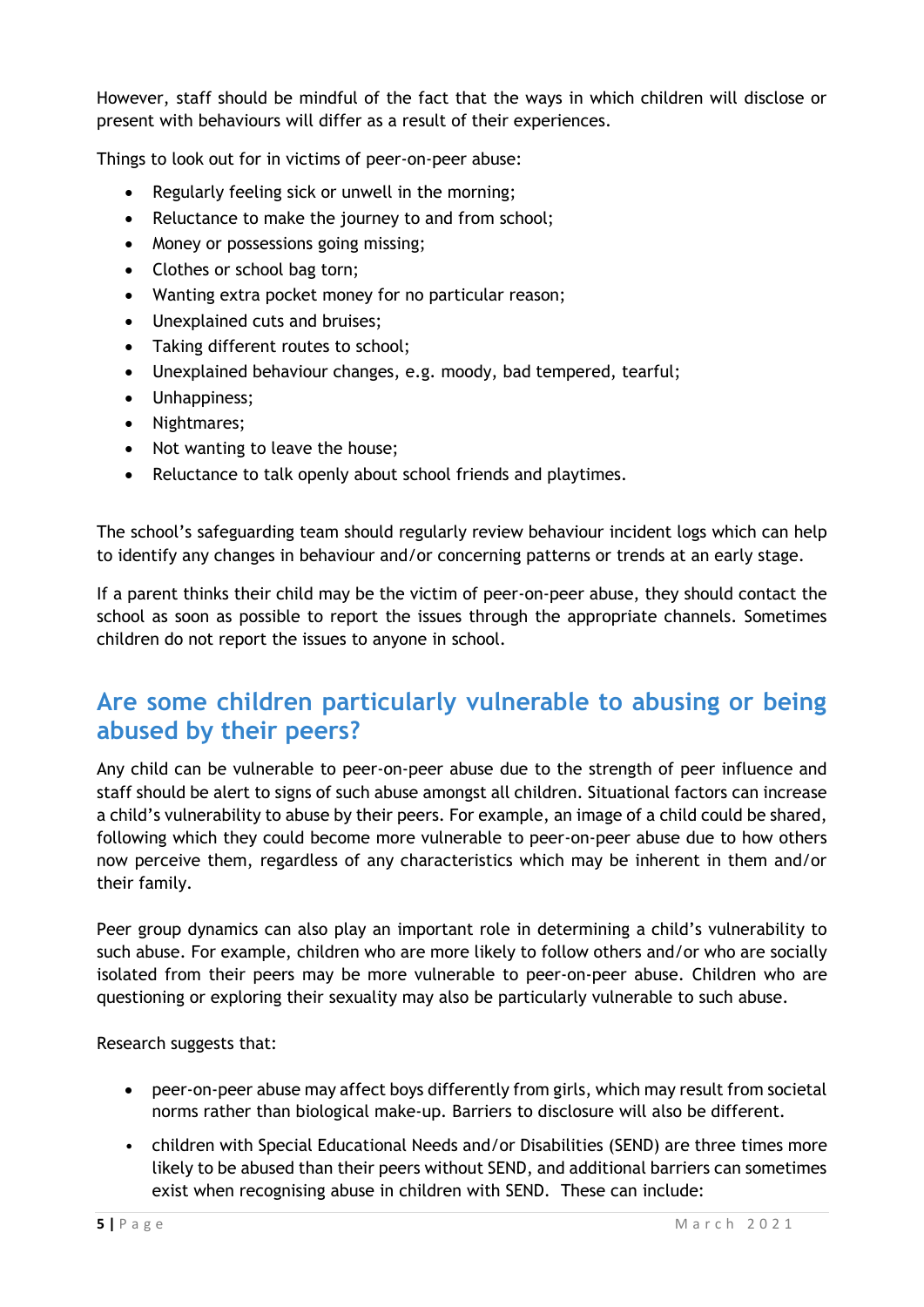- a) assumptions that indicators of possible abuse such as behaviour, mood and injury relate to a child's disability without further exploration;
- b) the potential for children with SEND to be disproportionately impacted by behaviours such as bullying and harassment, without outwardly showing any signs;
- c) communication barriers and difficulties;
- d) overcoming these barriers.
- some children may be more likely to experience peer-on-peer abuse than others as a result of certain characteristics such as sexual orientation, ethnicity, race or religious beliefs.

# **A whole school approach**

The school actively seeks to raise awareness of and prevent all forms of peer-on-peer abuse by:

- educating all governors, its strategic leadership team, staff, pupils and parents about this issue, including training on the nature, prevalence and effect of peer-on-peer abuse and how to prevent, identify and respond to it. This includes:
	- a) Contextual Safeguarding;
	- b) the identification of specific behaviours, including digital behaviours;
	- c) the importance of taking seriously all forms of peer-on-peer abuse and ensuring that no form of peer-on-peer abuse is ever dismissed as teasing or banter;
	- d) social media and online safety, including how to enable children to identify and manage abusive behaviour online.
- educating children about the nature and prevalence of peer-on-peer abuse, positive, responsible and safe use of social media, and the unequivocal facts about consent, via PSHE and the wider curriculum. They are regularly informed about the school's approach to such issues, including its zero-tolerance policy towards all forms of peeron-peer abuse.
- engaging parents on these issues by:
	- a) publicising the possible signs and symptoms of peer-on-peer abuse and encouraging them to report concerns to the school immediately;
	- b) encouraging parents to hold the school to account on this issue, in part as a result of visibility of this policy.
- Supporting the ongoing welfare of the pupils by drawing on multiple resources that prioritise pupil mental health, and by providing in-school counselling to address underlying mental health needs.
- creating conditions in which our pupils can aspire to, and realise, safe and healthy relationships fostering a whole-school culture:
	- a) which is founded on the idea that every member of our school community is responsible for building and maintaining safe and positive relationships, and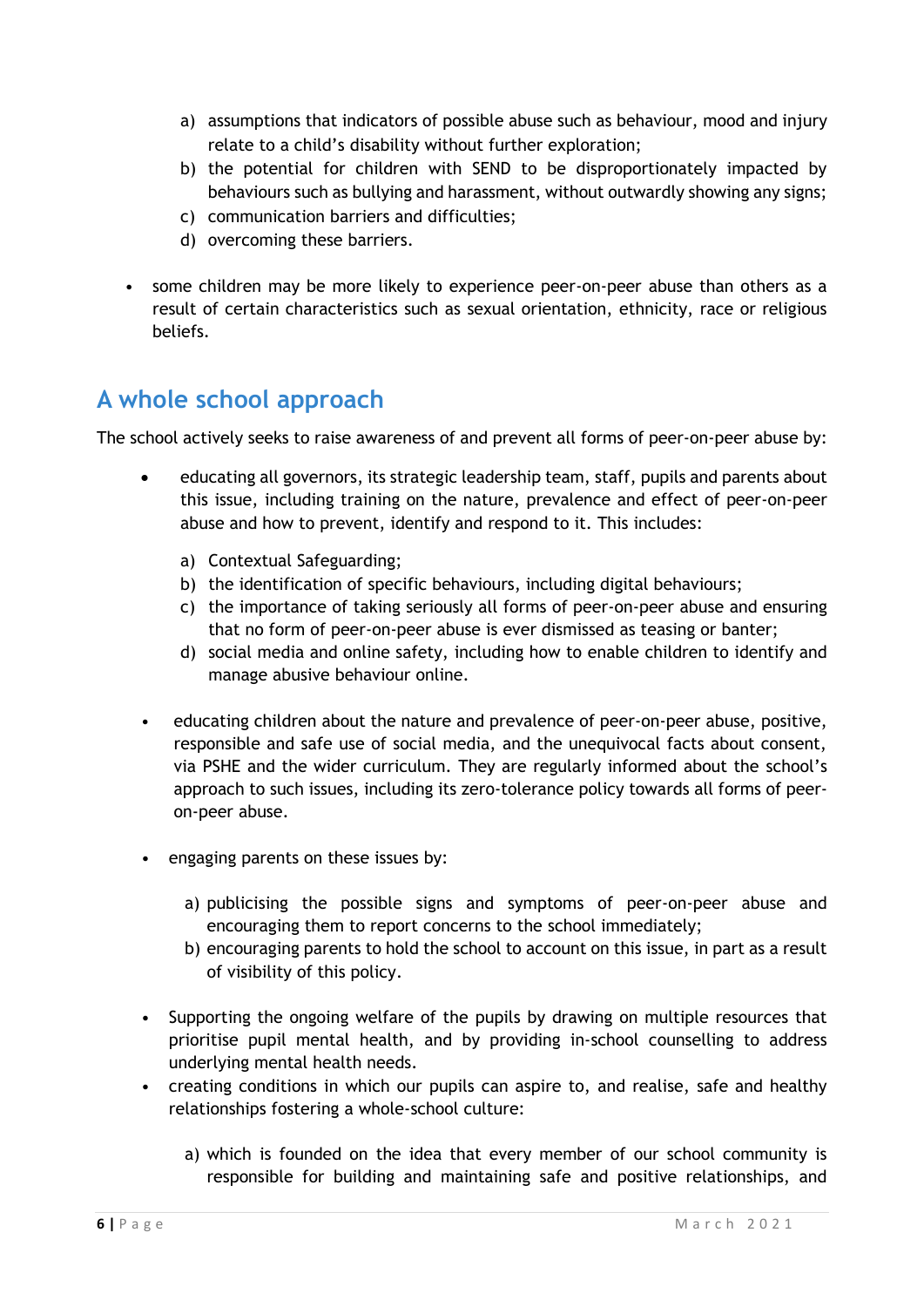helping to create a safe school environment in which violence and abuse are never acceptable;

- b) in which pupils are able to develop trusting relationships with staff and in which staff understand, through regular discussion and training, the importance of these relationships in providing pupils with a sense of belonging, which could otherwise be sought in problematic contexts;
- c) in which pupils feel able to share their concerns openly, in a non-judgmental environment, and have them listened to;
- responding to cases of peer-on-peer abuse promptly and appropriately;
- ensuring that all peer-on-peer abuse issues are fed back to the school's Safeguarding Team so that they can spot and address any concerning trends and identify pupils who may be in need of additional support.

#### **Multi-agency working**

The school actively engages with its Local Safeguarding Partnership in relation to peer-on-peer abuse and works closely with a range of external agencies in accordance with the Local Safeguarding Partnership's procedures.

The school actively refers concerns and allegations of peer-on-peer abuse where necessary to children's social care, the police and other relevant agencies in accordance with the Local Safeguarding Partnership's procedures.

## **Responding to concerns or allegations of peer-on-peer abuse**

It is essential that all concerns and allegations of peer-on-peer abuse are handled sensitively, appropriately and promptly.

Our response will:

- include a thorough investigation of the concern(s) or allegation(s), and the wider context in which it/they may have occurred (as appropriate) – depending on the nature and seriousness of the alleged incident(s), it may be appropriate for the police and/or children's social care to carry out this investigation;
- treat all children involved as being at potential risk while the child allegedly responsible for the abuse may pose a significant risk of harm to other children, s/he may also have considerable unmet needs and be at risk of harm themselves. The school should ensure that a safeguarding response is in place for both the child who has allegedly experienced the abuse, and the child who has allegedly been responsible for it, and additional sanctioning work may be required for the latter;
- take into account that the abuse may indicate wider safeguarding concerns for any of the children involved, and consider and address the effect of wider sociocultural contexts such as the child's peer group, family, the school environment, the potential for victimisation in the local community and the child's online presence;
- Consider the potential complexity of peer-on-peer abuse and of children´s experiences, and consider the interplay between power, choice and consent. While children may appear to be making choices, if those choices are limited they are not consenting;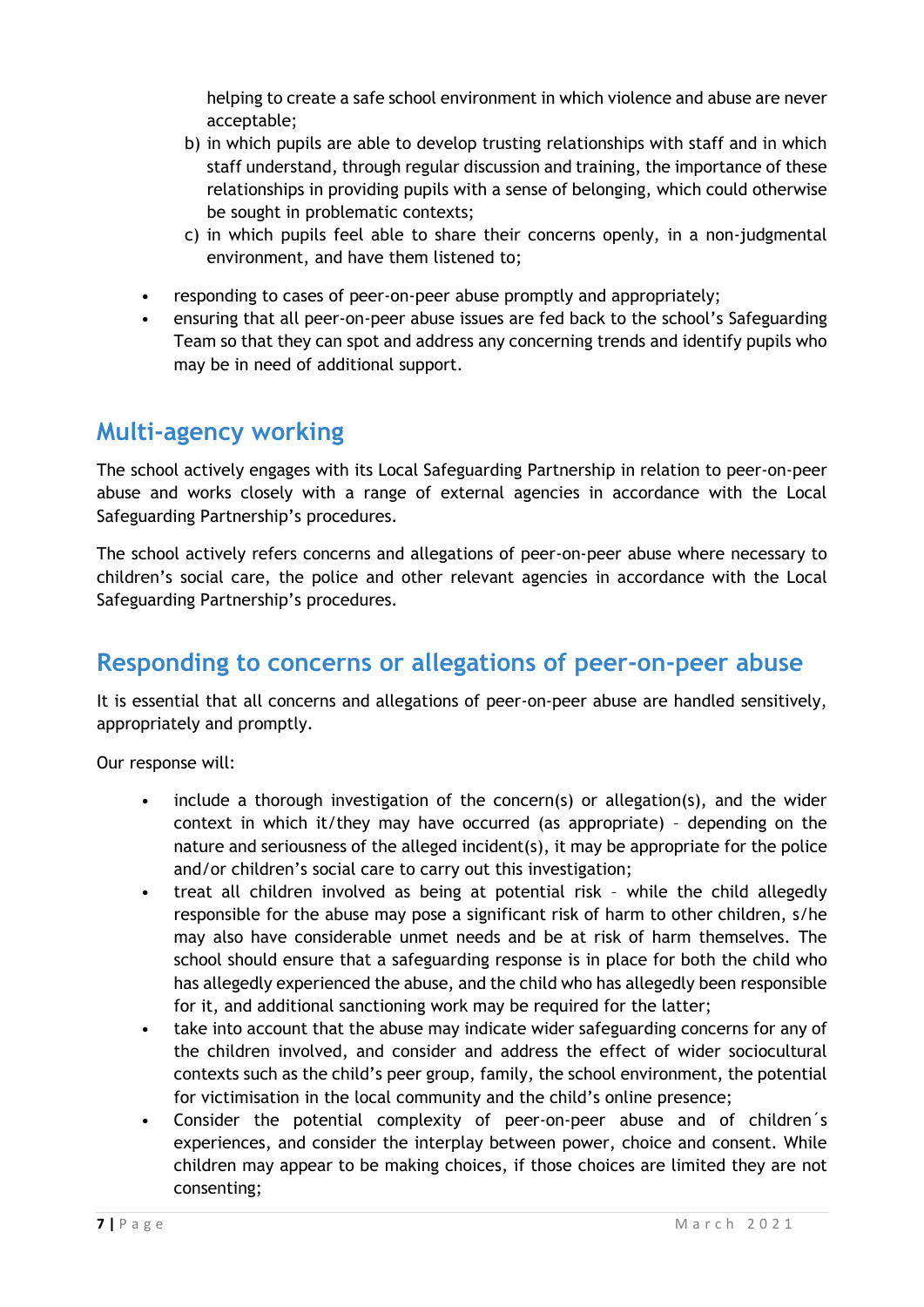• Obtain the views of the child/children affected. Unless it is considered unsafe to do so the DSL should discuss the proposed action with the child/children and their parents and obtain consent to any referral before it is made. The school should manage the child's expectations about information sharing, and keep them and their parents informed of developments, where appropriate and safe to do so. It is particularly important to take into account the wishes of any child who has allegedly been abused, and to give that child as much control as is reasonably possible over decisions regarding how any investigation will be progressed and how they will be supported.

### **What should you do if you suspect a child may be experiencing or involved in peer-on-peer abuse**

If a member of staff thinks for whatever reason that a child may be at risk of or experiencing abuse by their peer(s), or that a child may be at risk of abusing or may be abusing their peer(s), they should discuss their concern with the DSL without delay, following the procedure detailed in the Child Protection and Safeguarding Policy, so that a course of action can be agreed.

Where a child is suffering, or is likely to suffer from harm, it is important that a referral to children's social care (and, if appropriate, the police) is made immediately. Anyone can make a referral. Where referrals are not made by the DSL, the DSL should be informed as soon as possible that a referral has been made.

If a child speaks to a member of staff about peer-on-peer abuse that they have witnessed or are a part of, the member of staff should listen to the child and use open language that demonstrates understanding rather than judgement.

## **How will the school respond to concerns or allegations of peeron-peer abuse?**

The DSL will discuss the concern(s) or allegation(s) with the member of staff who has reported it/them and will, where necessary, take any immediate steps to ensure the safety of the child/all children affected.

Where any concern(s) or allegation(s) indicate(s) that indecent images of a child or children may have been shared online, the DSL should consider what urgent action can be taken in addition to the actions and referral duties set out in this policy.

DSLs will always use their professional judgement to:

a) assess the nature and seriousness of the alleged behaviour;

b) determine whether it is appropriate for the alleged behaviour to be to be dealt with internally and, if so, whether any external specialist support is required. In borderline cases the DSL may wish to consult with children's social care and/ or other relevant agencies in accordance with the Local Safeguarding Partnership's procedures to determine the most appropriate response.

Where the DSL considers or suspects that the alleged behaviour in question might be abusive or violent or where the needs and circumstances of the individual child/children in question might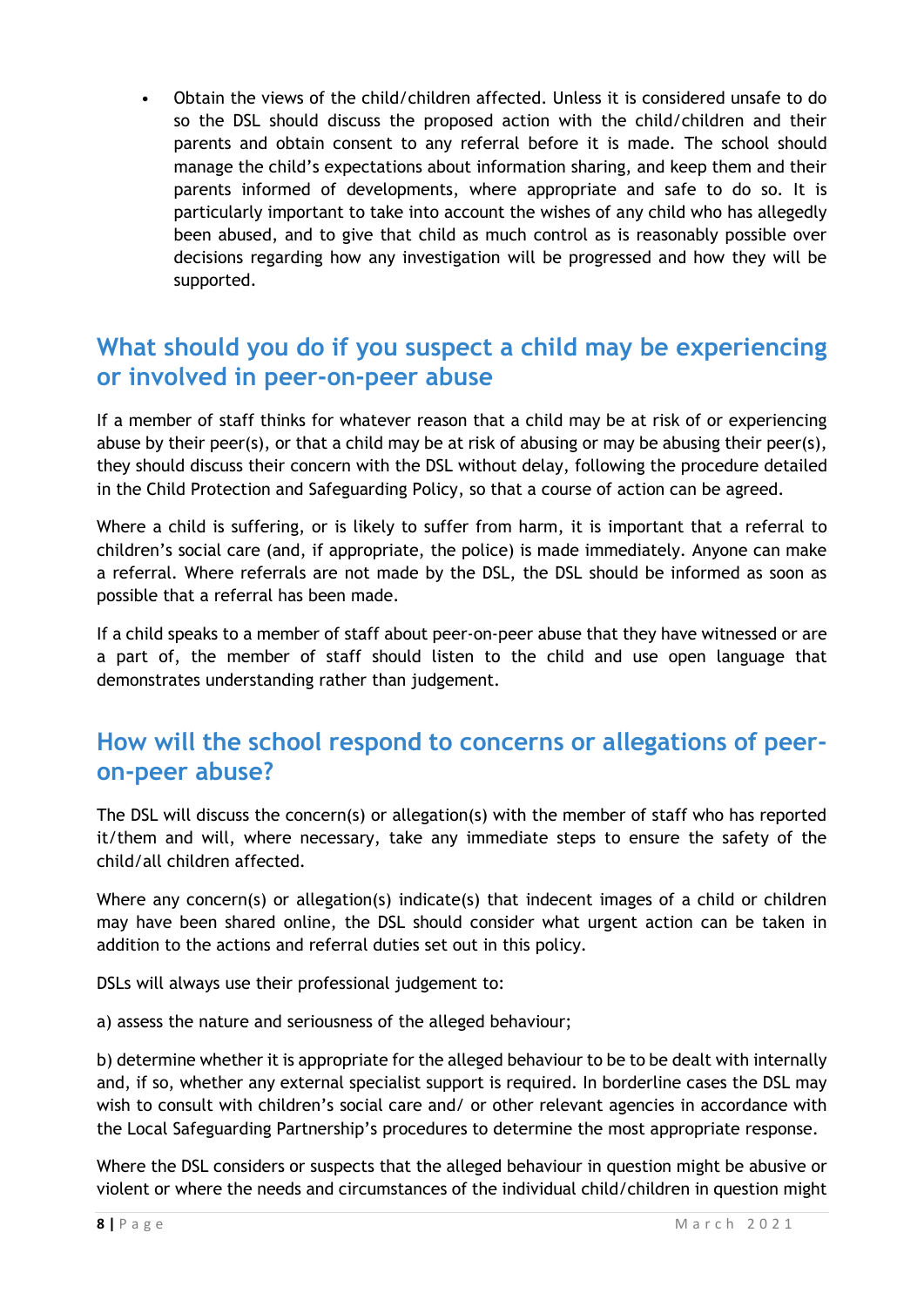otherwise require it, the DSL should contact children's social care and/or the police immediately and, in any event, within 24 hours of the DSL becoming aware of the alleged behaviour. The DSL will discuss the concern(s) or allegation(s) with the agency and agree on a course of action, which may include:

- a) **Manage internally with help from external specialists where appropriate and possible.** This would usually be where the alleged behaviour between peers is inappropriate or problematic, as opposed to abusive or violent. In these cases, utilising the behaviour policy and providing pastoral support may be the most appropriate route.
- b) **Undertake/contribute to an inter-agency early help assessment, with targeted early help services provided to address the assessed needs of the child/children and their family.** These services may, for example, include family and parenting programmes, responses to emerging thematic concerns in extra familial contexts, a specialist harmful sexual behaviour team, CAMHS and/or youth offending services.
- c) **Refer the child/children to children's social care for a section 17/47 statutory assessment.** Where a child is suffering, or is likely to suffer from harm, it is important that a referral to children's social care (and, if appropriate, a report to the police) is made immediately. This referral will be made to children's social care in the area where the/each child lives.
- d) **Report alleged criminal behaviour to the police.** Alleged criminal behaviour will ordinarily be reported to the police. However, there are some circumstances where it may not be appropriate to report such behaviour to the police. For example, where the exchange of youth involved sexual imagery does not involve any aggravating factors. All concerns or allegations will be assessed on a case by case basis, and in light of the wider context.

## **Risk Assessments**

The school will always carefully consider whether a risk assessment is required following an allegation of abusive or violent behaviour. In the vast majority of circumstances and where it is possible that such behaviour may be repeated, a risk assessment should be completed.

Where it is alleged that a child has behaved in a way that is considered to be inappropriate or problematic (as opposed to abusive or violent), the DSL will use their professional judgment to determine whether it would be appropriate to contact children's social care and to carry out a risk assessment.

Careful judgment and consideration are required as to whether alleged behaviour which might be judged to be inappropriate by an adult might actually be harmful to another child. Consultation is recommended with children's social care if there is any doubt about this. Careful consideration should also be given to the context, severity of the alleged behaviour, impact of the alleged behaviour on others, risk to others, and whether there are any patterns of behaviour occurring.

Where other children have been identified as witnesses to alleged abuse or violence, consideration should also be given by the DSL to whether there might be any risks to those children.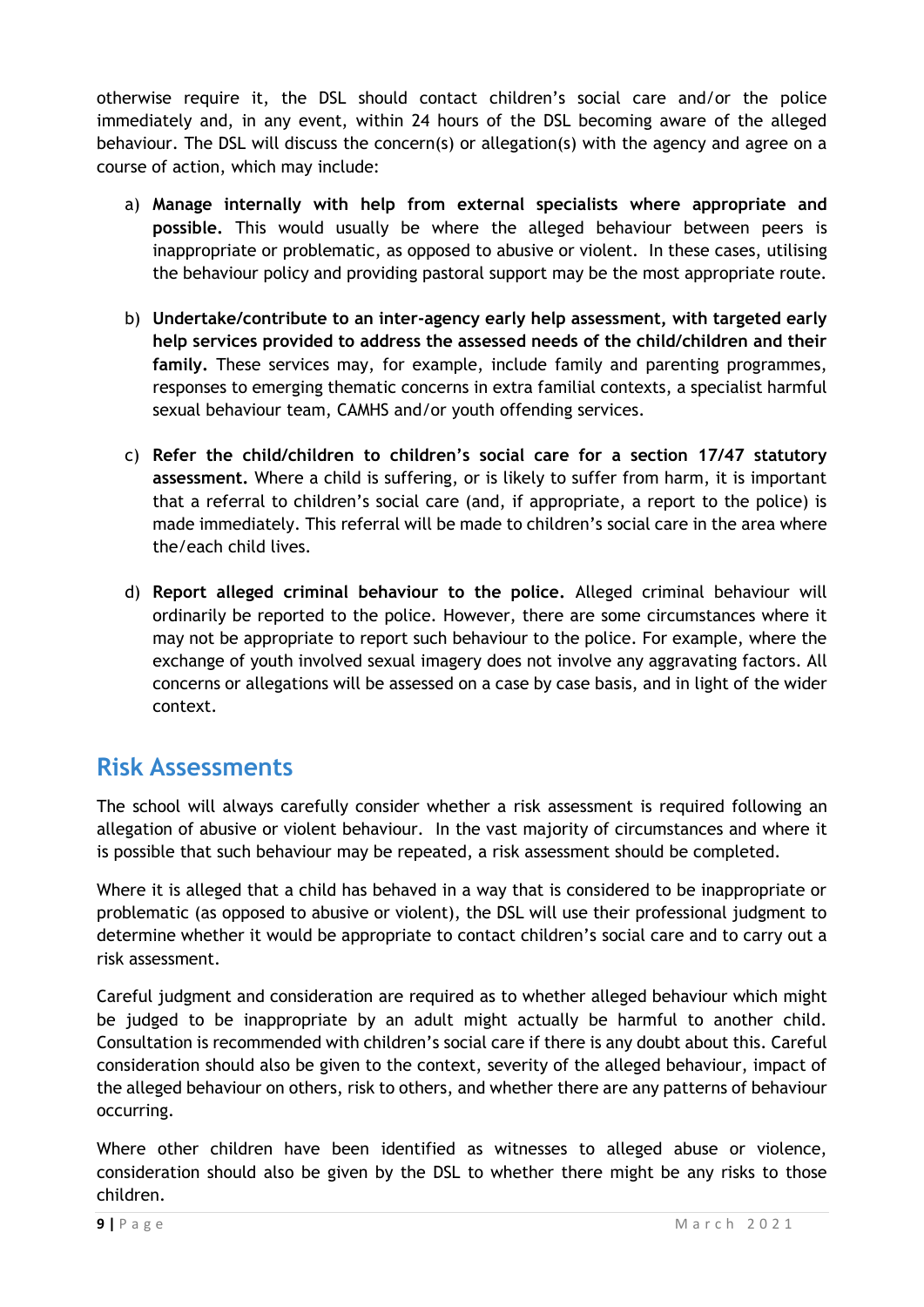# **Information sharing, data protection and record keeping**

When responding to concern(s) or allegation(s) of peer-on-peer abuse, the school will:

- always consider carefully, in consultation with other relevant agencies, how to share information about the concern(s) or allegation(s) with the pupil(s) affected, their parents, staff, and other pupils and individuals,
- record the information that is necessary for the school and other relevant agencies (where they are involved) to respond to the concern(s) or allegation(s) and safeguard everyone involved,
- act in accordance with its safeguarding and data protection duties, including those set out in *Working Together to Safeguard Children* (July 2018) and the HM Government *Advice on Information Sharing* (updated in July 2018).

#### **Sanctions**

The school may wish to consider whether sanctions may be appropriate for any child/children involved. This may be appropriate to:

- ensure that the child/children take(s) responsibility for and realise(s) the seriousness of their behaviour;
- demonstrate to the child/children and others that peer-on-peer abuse can never be tolerated;
- ensure the safety and wellbeing of other children.

However, these considerations must be balanced against any police investigations, the child's/children's own potential unmet needs, and any action or intervention planned regarding safeguarding concerns. Before deciding on appropriate action the school will always consider its duty to safeguard all children in its care from harm; the underlying reasons for a child's behaviour; any unmet needs, or harm or abuse suffered by the child; the risk that the child may pose to other children; and the severity of the peer-on-peer abuse and the causes of it.

The school will, where appropriate, consider the potential benefit, as well as challenge, of using managed moves or exclusion as a response, and not as an intervention, recognising that even if this is ultimately deemed to be necessary, some of the measures referred to in this policy may still be required, in relation to other students who have been involved with and/or affected by peer-on-peer abuse.

Exclusion will only be considered as a last resort and only where necessary to ensure the safety and wellbeing of the other children in the school. Engaging in Fair Access Panel Processes to assist with decision-making associated to managed moves and exclusions can also be beneficial. In the event of any managed move, consideration must be given to sharing information with the receiving school regarding the peer-on-peer abuse in order to allow best protection of children in the new school.